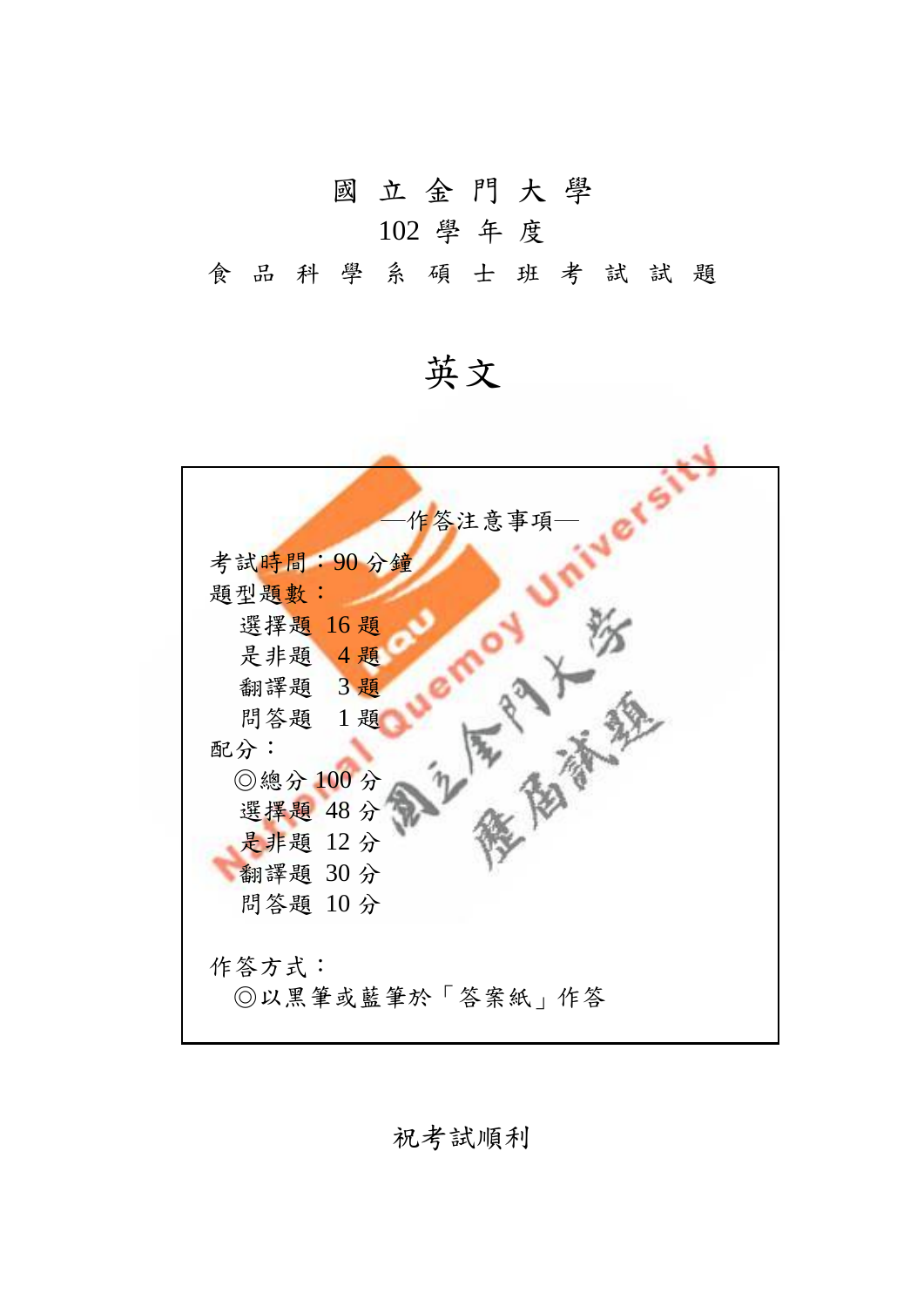## **I. Vocabulary Cloze (48%)**

*For each of the following questions, choose the word or phrase that best complete each sentence.*

|                                                                                                          |                                                              |                             | 1. The electric ________ coursed through his body, and he soon lost consciousness.               |
|----------------------------------------------------------------------------------------------------------|--------------------------------------------------------------|-----------------------------|--------------------------------------------------------------------------------------------------|
|                                                                                                          | (a) current (b) draught                                      | (c) peninsular (d) pendulum |                                                                                                  |
| 2. It's not polite to ________ when people are on the phone.                                             |                                                              |                             |                                                                                                  |
| (a) interrupt                                                                                            | (b) introduce (c) imitate                                    |                             | (d) illustrate                                                                                   |
|                                                                                                          | 3. Miss Smith lost her iPod, so she felt ________.           |                             |                                                                                                  |
| (a) unique                                                                                               | (b) ultimate (c) upset                                       |                             | (d) uncommon                                                                                     |
|                                                                                                          |                                                              |                             | 4. Laughter is the best medicine, and I think it is ________ effective in the relieving tension. |
|                                                                                                          | (a) objectively (b) leisurely (c) hopefully (d) particularly |                             |                                                                                                  |
| 5. Animals seem to sense when an earthquake is ________. Their behavior changes just as the disaster is  |                                                              |                             |                                                                                                  |
| about to occur.                                                                                          |                                                              |                             |                                                                                                  |
| (a) different                                                                                            | (b) imminent (c) discrete                                    |                             | (d) eminent                                                                                      |
|                                                                                                          |                                                              |                             | 6. Chimpanzees, one of just a few creatures that can use simple tools, their intelligence.       |
| (a) are celebrated for (b) are prone to (c) are dogged by (d) are moved                                  |                                                              |                             |                                                                                                  |
|                                                                                                          |                                                              |                             | 7. Healthcare experts say that many of us could <u>seems</u> live to be 100 years old.           |
| (a) annually                                                                                             | (b) conceivably (c) patiently                                |                             | (d) entirely                                                                                     |
|                                                                                                          | 8. My father made a _______ in the lottery.                  |                             |                                                                                                  |
| (a) favor                                                                                                | (b) fortune                                                  | (c) feather                 | (d) farewell                                                                                     |
|                                                                                                          |                                                              |                             | 9. With the lottery jackpot sitting at over NT\$ 1 billion, ticket holders _______ their _______ |
|                                                                                                          |                                                              |                             | (a) have, toes curled (b) have, priorities in order (c) have, ducks in a row                     |
| (d) have, fingers crossed                                                                                |                                                              |                             |                                                                                                  |
| 10. Filling in information such as one's name, address, phone number, and credit card information can    |                                                              |                             |                                                                                                  |
| the confidence of an online shoppers.                                                                    |                                                              |                             |                                                                                                  |
| $(a)$ chill                                                                                              | (b) shake (c) endanger (d) avoid                             |                             |                                                                                                  |
| 11. Social networking tools, like Facebook and Twitter, have permanently _______ the way people interact |                                                              |                             |                                                                                                  |
| with each other.                                                                                         |                                                              |                             |                                                                                                  |
|                                                                                                          | (a) refined (b) reverberated (c) regenerated                 |                             | (d) reconfigured                                                                                 |
|                                                                                                          | 12. The _________ of the typhoon was a day off from school.  |                             |                                                                                                  |
| (a) effect                                                                                               | (b) effort                                                   | (c) efficiency              | (d) element                                                                                      |
| 13. Be sure to pack warm clothes for the evening. As soon as the sun goes down, the temperature          |                                                              |                             |                                                                                                  |
| will $\_\_\_\_\_\_\$ .                                                                                   |                                                              |                             |                                                                                                  |
| (a) plummet (b) collapse                                                                                 |                                                              | (c) topple                  | (d) stumble                                                                                      |
|                                                                                                          |                                                              |                             | 14. We shouldn't _________ to conclusions about things that we don't know enough about.          |
| (a) infer                                                                                                | (b) jump                                                     | (c) arrive                  | (d) decide                                                                                       |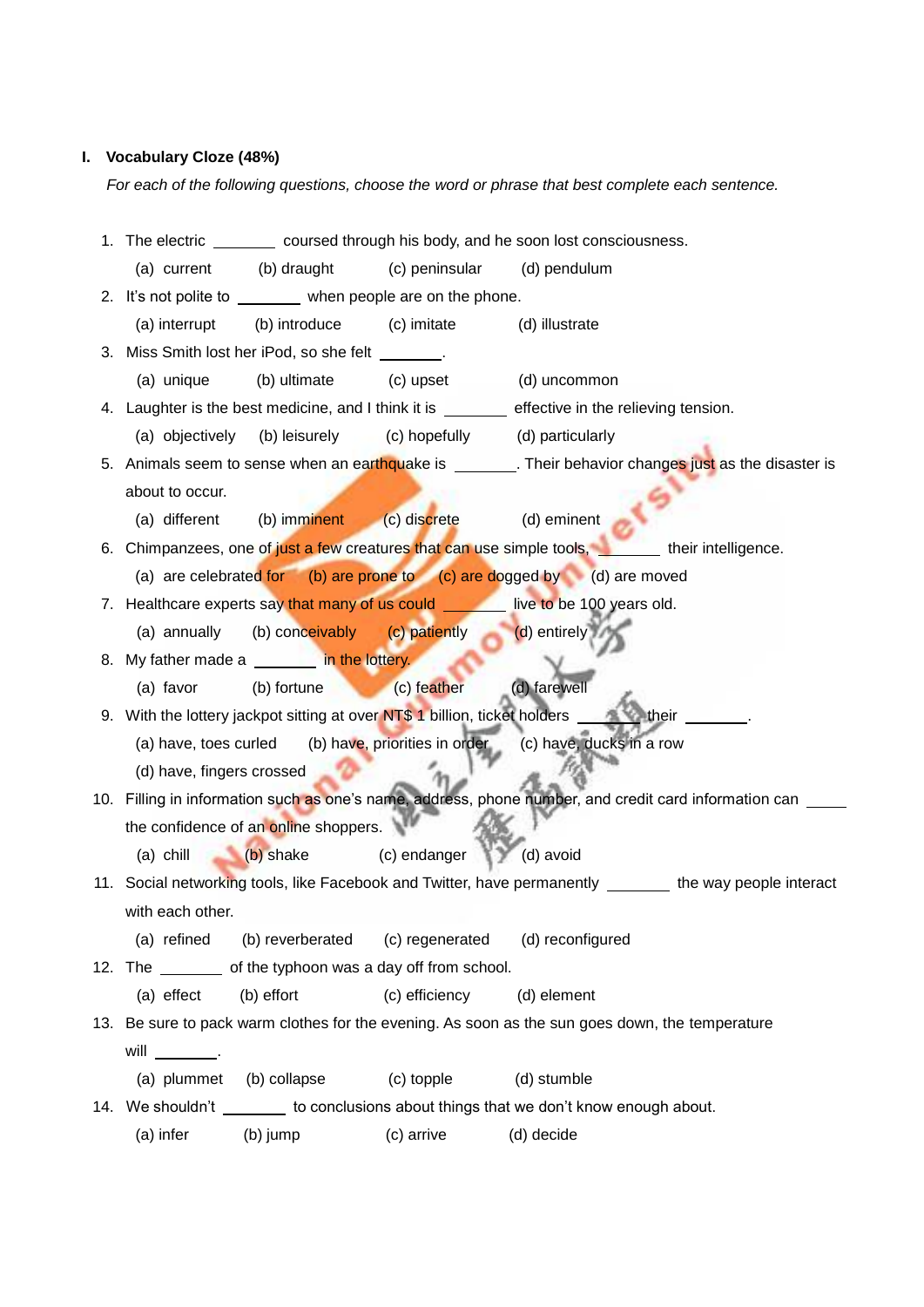- 15. The supervisor was very annoyed the new employee who was always late.
	- (a) for (b) in (c) to (d) with
- 16. Success in college depends on time control, which means that you organize and plan your time, instead of letting it drift by.
	- (a)hopefully (b) unintentionally (c) prolifically (d) deliberately

## **II. Please mark True () or False () for the following 1. – 4. statements. (12%)**

Sesame seed is one of the important oil seed crops in the world. It is not only a good source of edible oil, but also widely used in baked goods and confectionery products. Traditionally, sesame is considered as a healthy food in Oriental countries. For example, it has been reported that sesame exhibits antioxidant, anti-hypertension and anti-cancer activities, and also possesses the ability to reduce cholesterol and to improve liver function. Lignans and lignan glycosides present in sesame appear to be the important functional components. Lignans are found in sesame oil, while lignan glycosides exist mainly in the defatted sesame meal.

Sesame seeds are often roasted to enhance the aroma and oxidative stability of sesame oil in addition to facilitate the pressing of the oil.

- 1. Sesame seeds are used mainly as an edible oil source.
- 2. Sesame lignans are present in sesame oil only since it is oil soluble
- 3. Most of the sesame oils are produced from roasted sesame seeds.
- 4. Sesame meal contains lignans which are the components responsible for its antioxidant, anti-hypertension and anti-cancer activities.

## **III. Please translate the following articles into Chinese. (30%)**

- 1. Foodborne illness can be both acute and long-term. Some of the causes are microbiologic agents and toxic chemicals such as pesticides and heavy metals. Others may include food additives, antibiotics used to promote growth in animals used for food, and low levels of potential carcinogens.
- 2. There are many sources of chemical contaminants. Vehicle exhausts and emissions are a common cause of air pollution, and hazardous airborne elements can be deposited onto and absorbed into various crops. Industrial and mining activities that produce poisonous wastes can contaminate plant and soil alike.
- 3. Vegetable waste typically has high moisture content and high levels of proteins, vitamins and minerals. Its value as an agricultural feed can be enhanced through solid-state fermentation. Fermentation was carried out of 9 days at 35% moisture level and neutral pH. The crude fat and crude fiber content showed significant reduction at the end of fermentation. Nitrogen free extract showed a gradual decrease during the fermentation process.
- **IV. Please write down what you plan to do for your thesis if you are enrolled in our graduate study program. (10%)**